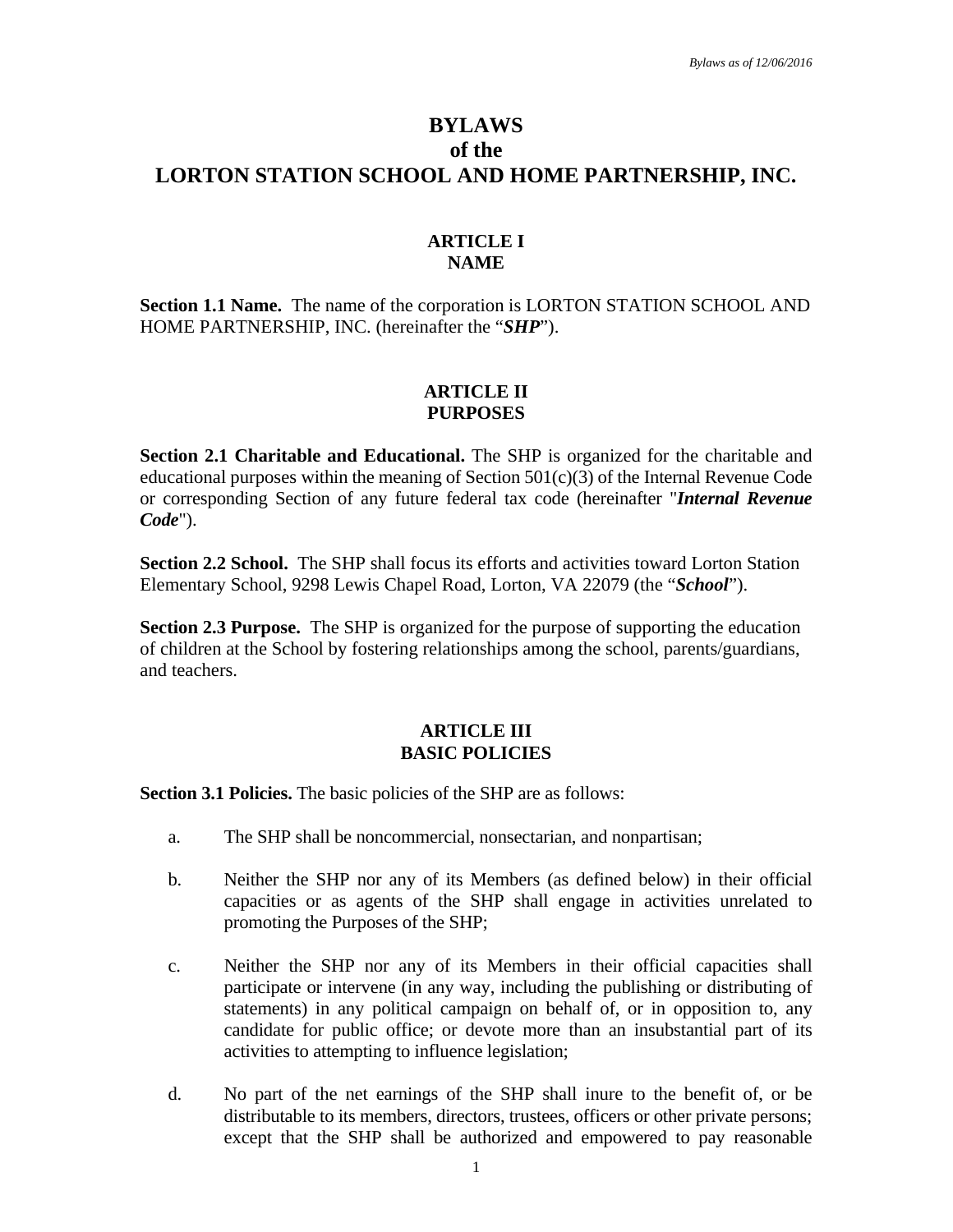compensation for services rendered and to make payments and distribution in furtherance of the Purposes set forth in Article II hereof;

- g. Notwithstanding any other provision of these Bylaws to the contrary, the SHP shall not carry on any activities prohibited to be carried on (i) by an organization exempt from Federal income tax under Section 501(c)(3) of the Internal Revenue Code, or (ii) by an organization, contributions to which are deductible under Section 170(c)(2) of the Internal Revenue Code; and
- h. Upon the dissolution of this SHP in accordance with the laws of the Commonwealth of Virginia, after paying or adequately providing for the debts and obligations of the SHP, the remaining assets shall be distributed to one or more non-profit corporations, funds, foundations, or organizations that have established their tax exempt status under Section 501(c)(3) of the Internal Revenue Code.

#### **ARTICLE IV MEMBERS**

**Section 4.1. Qualifications.** Any parent, guardian, or other adult standing in loco parentis for a student at the school may be a member and shall have voting rights. The principal, any assistant principals, any teacher employed at the school, and any other staff employed by the school may be a member and have voting rights. Membership shall be available without regard to race, color, sexual preference, creed, religion, or national origin.

**Section 4.2. Dues.** There are no dues for SHP.

**Section 4.3. Membership Meetings.** Membership meetings of the SHP shall be held no less frequently than two times during the school year. One such meeting shall be the annual membership meeting.

4.3.1 The annual membership meeting shall be held in May each year.

4.3.2 Membership meetings (including the annual membership meeting) may be called by the President by notice no fewer than 30 days before the convening of such meeting.

4.3.3 Special membership meetings of the SHP may be called by the President or by a majority of the Board, by notice at least three days before such meeting.

**Section 4.4. Quorum.** At the time a membership meeting is convened, 15 of the Voting Members present in person shall constitute a quorum for the purpose of convening such meeting and the transacting of business at any Membership Meeting as described.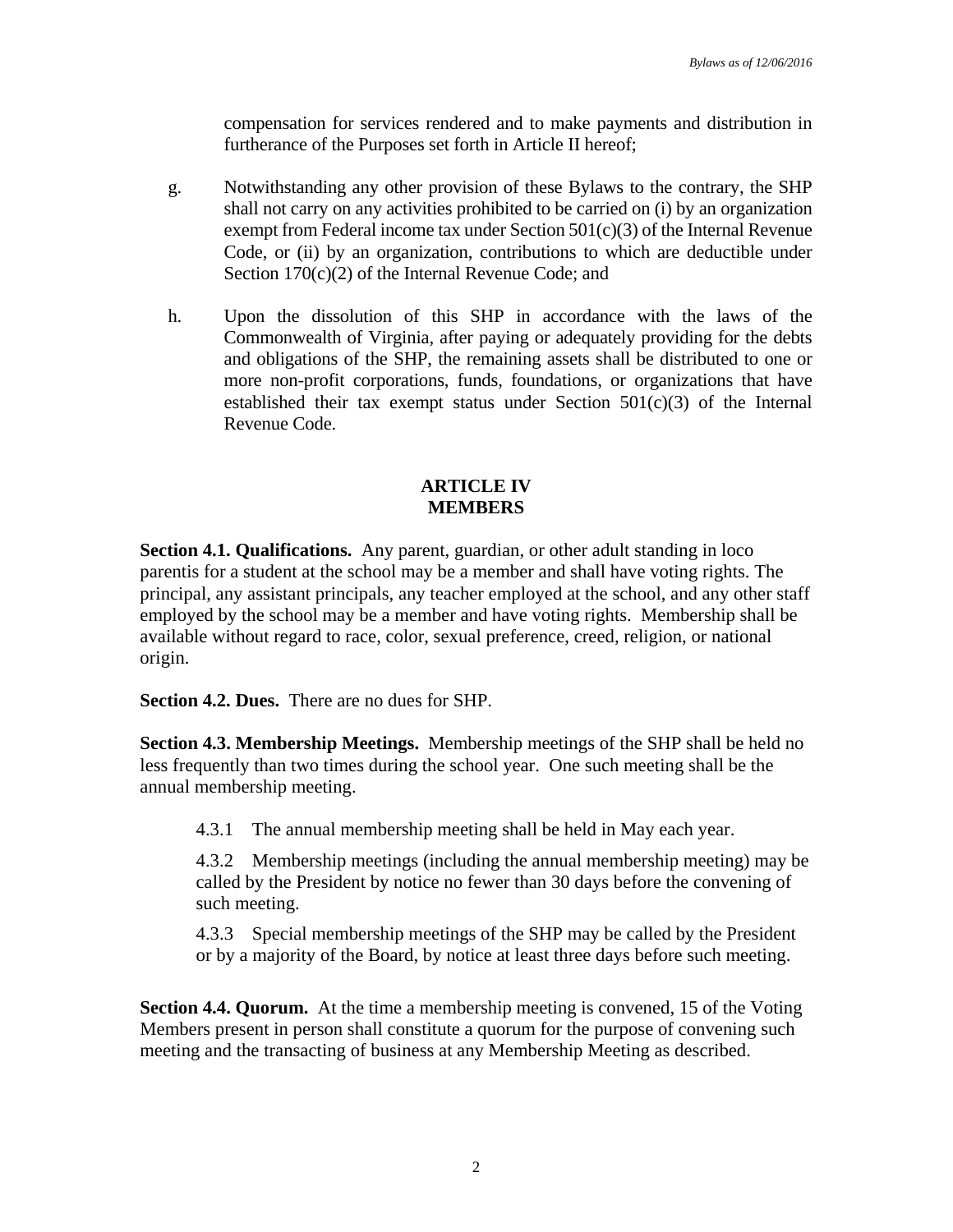#### **ARTICLE V AUTHORITY AND DUTIES OF DIRECTORS**

**Section 5.1. Authority of Directors.** The Board of Directors (hereinafter the "*Board*") is the policy-making body of the SHP and shall exercise all the powers and authority granted to the SHP by law.

**Section 5.2. Number and Tenure.** The Board shall be comprised solely of the Officers described in Section 6.2 and the School principal. For directors who are Officers, each director shall hold office for a term in length equal to the director's term as an Officer. The School principal shall hold office for a term beginning on July 1 and ending on June 30 of the following year, or such date as the School principal no longer holds his or her position at the School, whichever comes first. There is no term limit for the School principal.

**Section 5.3. Regular Meetings.** Meetings of the Board shall be held by the call of the President or a majority of the Board, five days advance notice having been given. Board Meetings shall be at such dates, times and places as the Board shall determine. Notwithstanding anything to the contrary contained elsewhere in these Bylaws, in its discretion the Board may convene non-public meetings to discuss matters and take actions upon any topics or subjects upon which it is legally empowered to act.

**Section 5.4. Special Meetings.** Special Board Meetings shall be called at such dates, times and places as a majority of the directors then comprising the Board shall determine with three days advance notice being given.

**Section 5.5. Quorum.** A quorum shall consist of a majority of the Board. All decisions will be by majority vote of those present at a meeting at which a quorum was present when such meeting was originally convened.

**Section 5.6. Action Without a Meeting.** Any action required or permitted to be taken at a meeting of the Board or of any committee of the Board may be taken without a meeting if all the members of the Board or the committee consent in writing to taking the action without a meeting and to approving the specific action. Such consents shall have the same force and effect as a vote of the Board or of the committee as the case may be.

**Section 5.7. Participation in Meeting by Conference Telephone.** Members of the Board may participate in a meeting through use of conference telephone or similar communications equipment, so long as members participating in such meeting can hear one another.

**Section 5.8. Action by Electronic Vote.** The Board shall reserve the right to vote on business via electronic vote. Only the President shall have the authority to call for an electronic vote and to establish the guidelines for that vote. Results must be recorded in the minutes and ratified at the next Board meeting.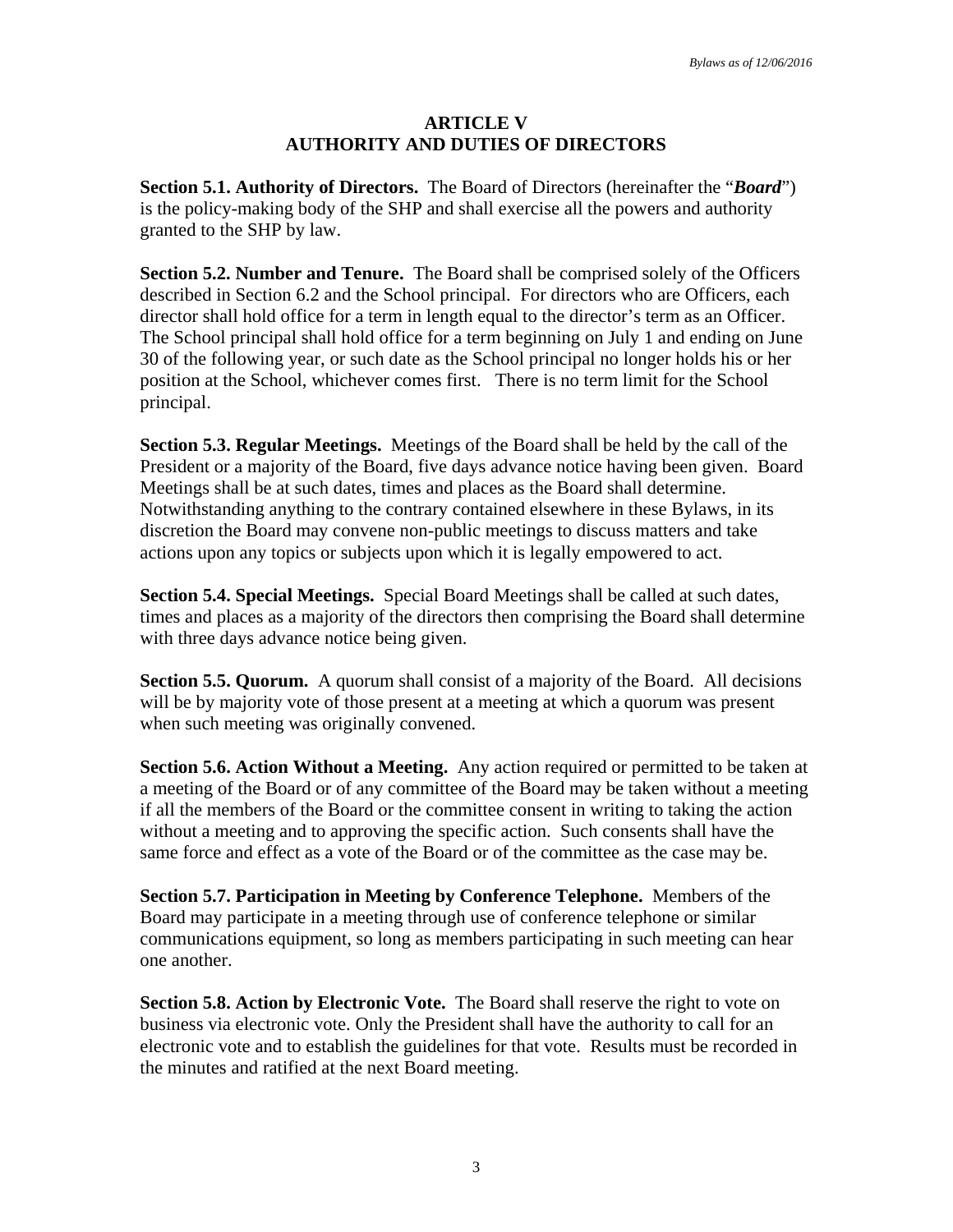# **ARTICLE VI AUTHORITY AND DUTIES OF OFFICERS**

**Section 6.1. Eligibility.** All members are eligible for office.

**Section 6.2. Officers.** The Officers of the SHP shall consist of:

- a. President;
- b. First Vice-President;
- c. Second Vice-President;
- d. Secretary; and
- e. Treasurer.

The position of President must be held by one person; Co-Presidents are expressly prohibited.

**Section 6.3. Election of Officers.** Officers shall be elected by written ballot during the annual membership meeting. However, if there is but one nominee for an office, election for that office may be by voice vote. A majority of the votes cast by those Voting Members in attendance at the time such vote occurs shall constitute an election.

**Section 6.4. Assumption of Duties by Officers.** Officers, except the Treasurer, shall assume their official duties following the close of the Board of Directors meeting in June or June 30, whichever is first. The Treasurer shall assume his/her official duties upon the completion of the auditing process.

**Section 6.5. Term Limits on Officers.** Officers shall be elected before the June membership meeting for a term of one year commencing July 1. Officers shall be eligible to be elected for the same position for consecutive years.

**6.5.1. Removal.** Any officer or agent, such as a committee chair, may be removed by the Board whenever in its judgment the best interests of SHP would be served thereby. The method of removal shall be by 2/3 vote at a regular or properly called meeting at which a quorum is present.

**Section 6.6. Duties of Officers.** The duties of the officers are as follows.

**6.6.1. President.** The President shall:

- a. Preside at all membership meetings of the SHP and at all meetings of the Board;
- b. Be a member ex officio of all committees except the Nominating Committee;
- c. Ensure that the annual report is filed with the Commonwealth of Virginia;
- d. Review the bank statement monthly, and sign off on the monthly bank reconciliation completed by the Treasurer, or ensure that an alternate person approves the bank reconciliation in accordance with the requirements of the SHP insurance policies;
- e. Coordinate the work of the officers and committees of the SHP in order that the Purposes may be promoted; and
- f. Perform such other duties as may be prescribed in these bylaws or assigned by the SHP.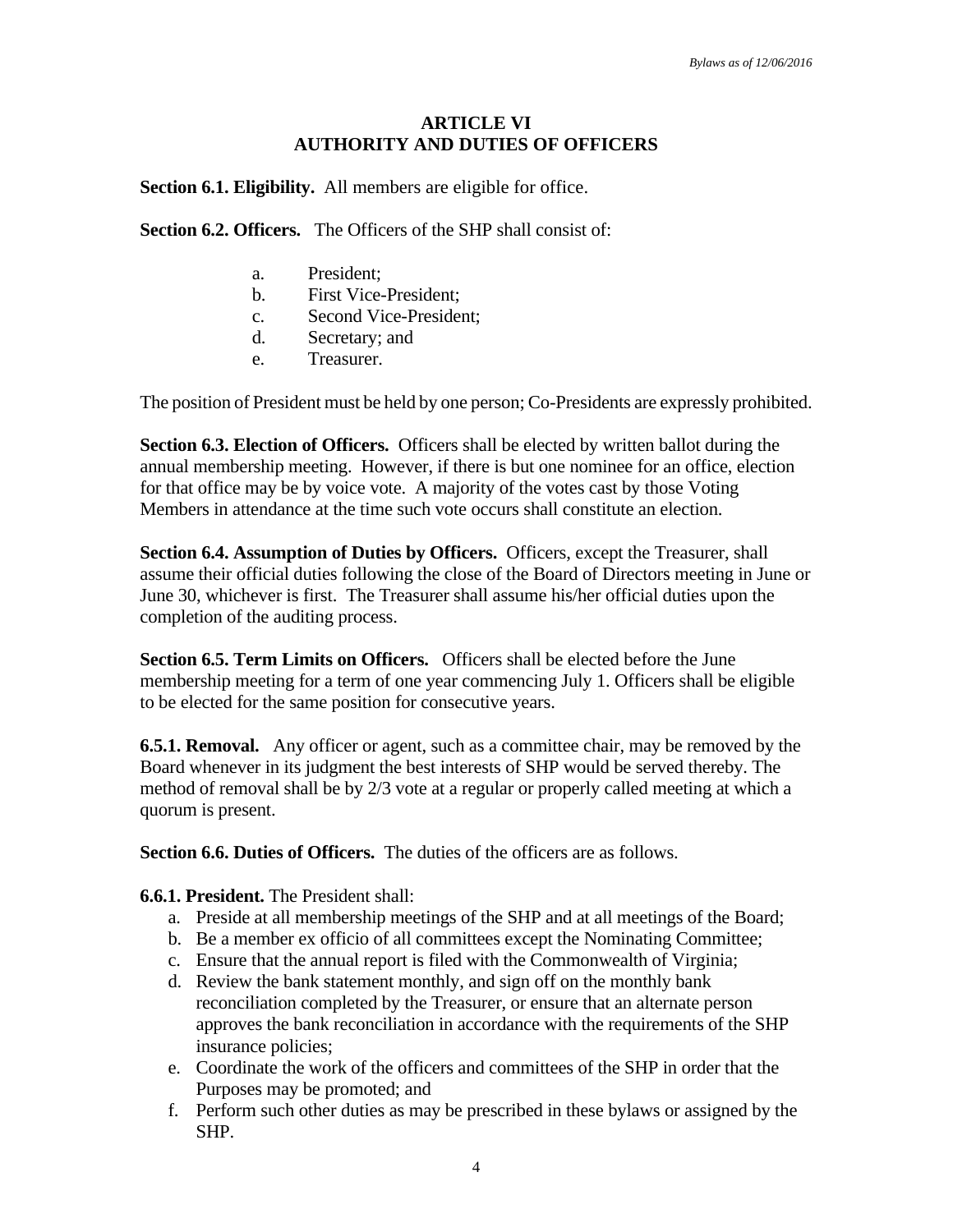# **6.6.2. Vice-President.** Each Vice-President shall:

- a. Act as an aide(s) to the President;
- b. Assume and perform the duties of the President in the absence, inability, or request of that officer to act, with the First Vice President being responsible for the assumption and performance of such duties first, and if unable to do so, the Second Vice President shall be so responsible; and
- c. Perform other delegated duties as assigned.

## **6.6.3. Secretary.** The Secretary shall:

- a. Record the minutes of all meetings of the SHP;
- b. Keep the official copy of the bylaws, articles of incorporation, conflict of interest policy, and any other corporate documents in his or her files;
- c. Maintain a Membership List;
- d. Distribute incoming mail to proper officers or committee chairs; and
- e. Perform other delegated duties as assigned.

## **6.6.4. Treasurer.** The Treasurer shall:

- a. Maintain and preserve custody of all the funds of the SHP;
- b. Maintain a full and accurate account of receipts and expenditures as described in Section 8.2 and 8.3;
- c. Make disbursements as authorized by the Board in accordance with the budget adopted by the SHP;
- d. Present a written financial statement to the Board monthly during the school year and at other times when requested by the Board;
- e. Have the accounts examined according to the auditing procedures outlined in Section 8.5:
- f. File all associated tax returns as required by Federal, state or local law;
- g. Present a proposed annual budget to the newly elected officers by July 1; and
- h. Perform other delegated duties as assigned.

**Section 6.7. Transfer of Records.** Upon the expiration of the term of office or in case of resignation, each Officer shall return to the President, without delay, all records, books, and other materials pertaining to the office.

**Section 6.8. Resignation.** Resignations of Officers shall be deemed effective upon receipt by the Secretary of the Board or any date specified in such resignation of the resigning Officer. If the Secretary resigns, the resignation shall be deemed effective upon receipt by the President or any date specified in such resignation.

**Section 6.9. Vacancies.** If a vacancy occurs for any Officer by reason of resignation, death, incapacity or removal before the expiration of his or her term then the remainder of that term shall be filled by a majority vote of the Board. If a tie vote occurs, the President shall choose the succeeding Officer; provided, that the individual chosen must be one of the individuals who was the subject of such tie vote. If a vacancy occurs in the office of President, the First Vice-President shall automatically become President and serve notice of the election to fill the vacancy in the office of First Vice-President. An Officer who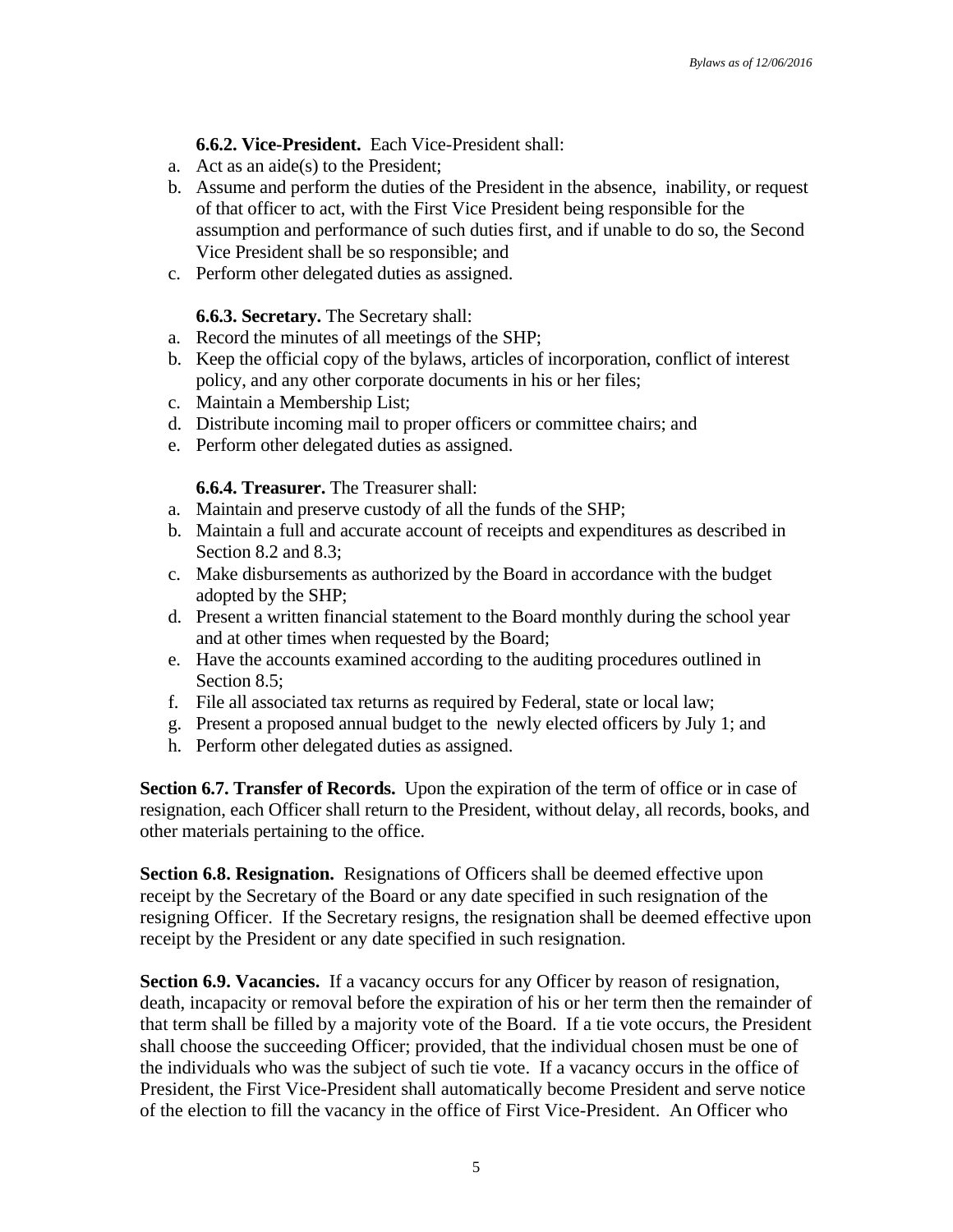fills a vacancy shall serve for the remainder of the unexpired term of that Officer's predecessor in office.

**Section 6.10 Recall and Removal of an Officer.** Any Director (hereinafter the "*Controlling Director*") may receive written request for recall of an Officer. The request must be signed by no fewer than 15 Voting Members. Within seven days after receipt of such request, the Controlling Director shall give notice to the membership of a membership meeting at which a vote will be taken to recall the Officer (hereinafter the "*Recall Meeting*"). Such notice must be given at least 15 and no more than 30 days before the Recall Meeting.

The notice shall identify by name the Members who signed the request, the name and title of the subject Officer, and the name of the Director who received the request. Such notice shall further indicate that the recall meeting will be controlled by the Controlling Director. Such notice shall not include any allegations against the subject Officer. Such notice shall be posted on the web site of the SHP and distributed to members of the SHP by email, to the extent possible.

At the Recall Meeting, a motion to recall the subject Officer shall be considered to have been made and seconded by the request, and after limited discussion, such motion shall be voted on as the sole order of business. If a majority of the votes cast are in favor of the motion, the motion shall be deemed to have carried, and the Officer shall immediately be deemed removed from office.

## **ARTICLE VII COMMITTEES**

**Sec. 7.1 Committees.** The Board may, by resolution adopted by a majority of the Directors present at a meeting and voting thereon, establish special or standing committees of the Board that may include non-Board members. The Board or the Committee members may make such provisions for appointment of the chair of such committees, and establish such procedures to govern their activities. The Board may delegate thereto such authority as may be necessary or desirable for the efficient management of the property, affairs, business, and activities of the SHP.

**Section 7.2 Term Limits on Chairpersons.** The term of a standing committee chairperson shall be for one year beginning on July 1, and is renewable at the discretion of the Board. The term of a special committee chairperson is ended upon completion of the task assigned to the committee.

Committee chairpersons shall turn over to the President, without delay, all records, books and other materials pertaining to the committee at the end of the term served or when departing office.

**Section 7.3 Vacancies.** If a vacancy occurs for any chairperson by reason of resignation, death, incapacity or removal before the expiration of his or her term, it shall be filled by a majority vote of the Board.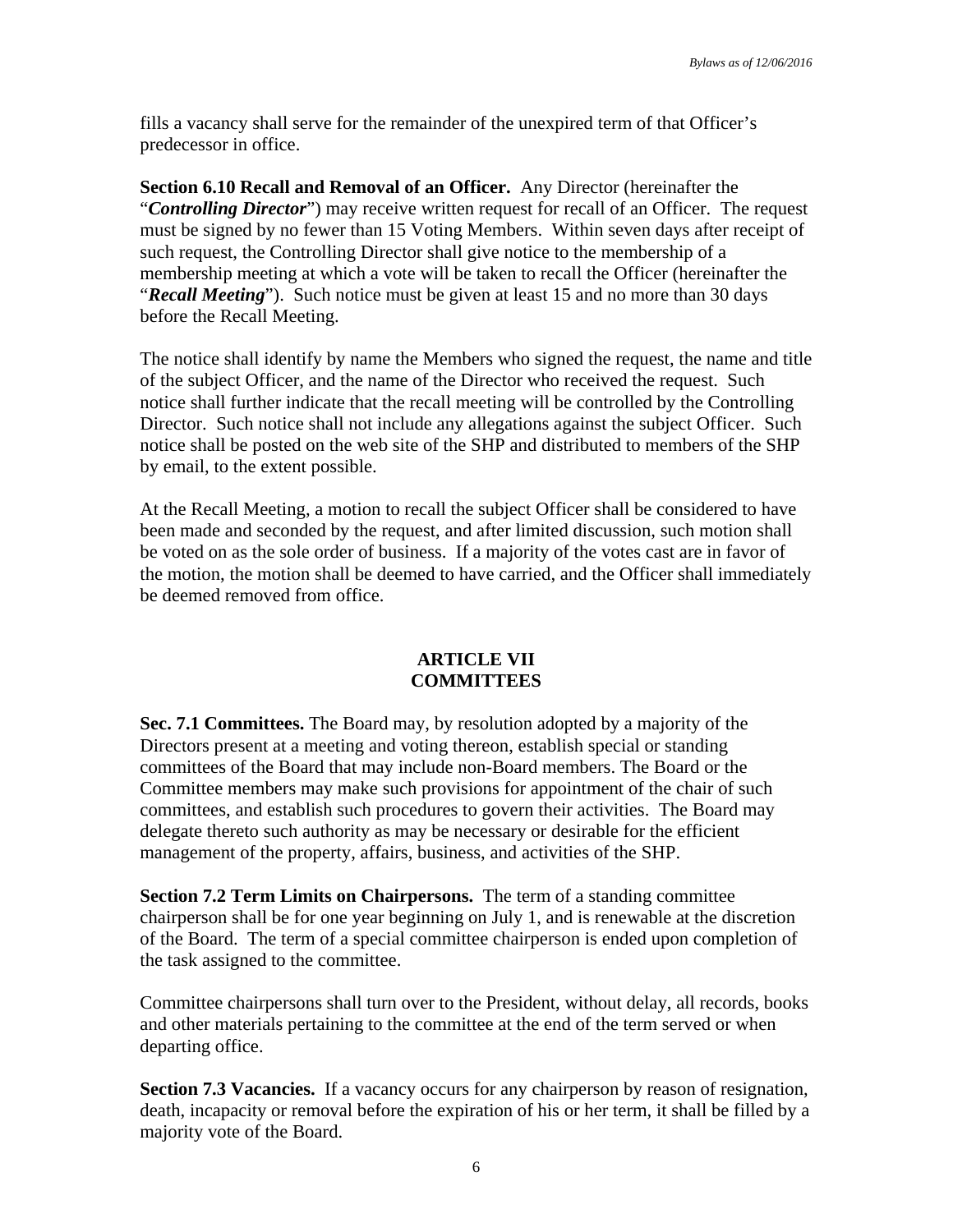**Section 7.4 Nominating Committee**. Nominations shall be made from the floor at the April membership meeting. Only those persons who have signified their consent to serve if elected shall be nominated for or elected to such office.

**Section 7.5 Auditing Committee.** There may be an Auditing Committee as stated in Section 8.5.

## **ARTICLE VIII FINANCIAL ADMINISTRATION**

**Section 8.1. Fiscal Year.** The fiscal year of the SHP shall be July 1 through June 30 of the following calendar year.

**Section 8.2. Checks, Drafts, Etc.** All checks, orders for the payment of money, bills of lading, warehouse receipts, obligations, bills of exchange, and insurance certificates shall be signed or endorsed by such officer or officers of the SHP and in such manner as shall from time to time be determined by resolution of the Board.

**Section 8.3. Deposits and Accounts.** All funds of the SHP, not otherwise employed, shall be deposited from time to time in general or special accounts in such banks, trust companies, or other depositories as the Board may select. For the purpose of deposit and for the purpose of collection for that account of the SHP, checks, drafts, and other orders of the SHP may be endorsed, assigned, and delivered on behalf of the SHP by any officer of the SHP.

**Section 8.4. Investments.** The funds of the SHP may be retained in whole or in part in cash or in securities guaranteed by the U.S. government, or in FDIC insured accounts at FDIC insured institutions. Deposit accounts in banks or savings and loan institutions will not exceed the amount insured by FDIC coverage.

**Section 8.5. Auditing Procedures.** The financial records of the SHP shall be audited no less frequently than once per year, in accordance with these procedures.

- a. An auditing committee or a professional auditor shall be selected by the Board. An auditing committee shall consist of no fewer than three members and no one with signature authority shall sit on the auditing committee.
- b. The Treasurer shall submit the books to the auditing committee or the professional auditor at the end of the fiscal year. A signed audit report shall be prepared by the auditing committee or the professional auditor, and shall be submitted in writing to the Board prior to August 31.
- c. The Board shall, upon resignation or termination of the Treasurer during a term, select an auditing committee or a professional auditor within one week of the resignation. The audit shall be performed with fiscal year end auditing procedures and shall be completed within three weeks of the resignation. This audit shall not be performed in lieu of the year-end audit.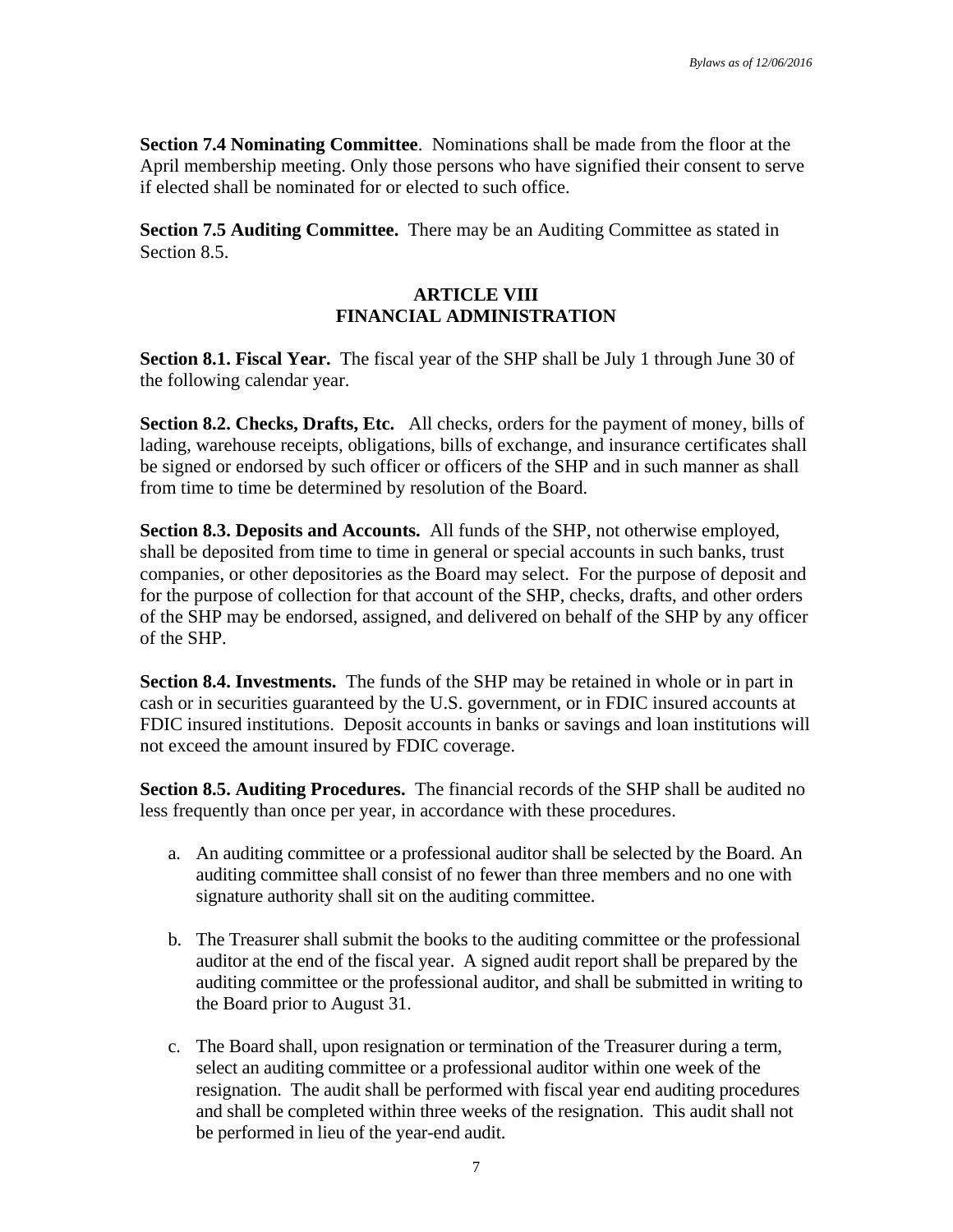- d. The newly elected treasurer shall not undertake any banking responsibilities of that office with the exception of depository duties, reconciliation of bank statements, change of signatory or other clerical duties not requiring signatory until the audit is presented to the Board.
- e. All audit reports shall be presented to the general membership for adoption. The fiscal year-end audit report shall be presented to the membership for adoption at the first general membership meeting held after the completion of the report.

**Section 8.6. Budget Approval.** The Board shall present a budget to the membership for approval no later than September 30 of each year.

#### **ARTICLE IX BOOKS AND RECORDS**

**Section 9.1. Books and Records.** The SHP shall keep correct and complete records of financial transactions and accounts, and shall also keep minutes of the proceedings of its Board. All books and records of the SHP may be inspected by any Member, his or her agent for any purpose at any reasonable time upon signed written request and subject to reasonable restrictions. The Board shall respond in writing to each such request within 30 days following receipt; provided further that, if there are more than 10 pending requests, the Board may respond by notice posted at the SHP's web site.

#### **ARTICLE X INDEMNIFICATION**

**Section 10.1. Indemnification.** Every member of the Board, every Officer, every employee of the SHP, or any combination thereof, shall be indemnified by the SHP against all expenses and liabilities, including counsel fees, reasonably incurred or imposed upon such member of the Board, Officer, employee, or any combination thereof in connection with any threatened, pending, or completed action, suit or proceeding to which she or he may become involved by reason of her or his being or having been a member of the Board, Officer, employee of the SHP, or any combination thereof, or any settlement thereof, unless adjudged therein to be liable for negligence or misconduct in the performance of her or his duties. In the event of a settlement, the indemnification herein shall apply only when the Board approves such settlement and reimbursement as being in the best interest of the SHP. The foregoing right of indemnification shall be in addition and not exclusive of all other rights which such member of the Board, Officer and/or employee is entitled.